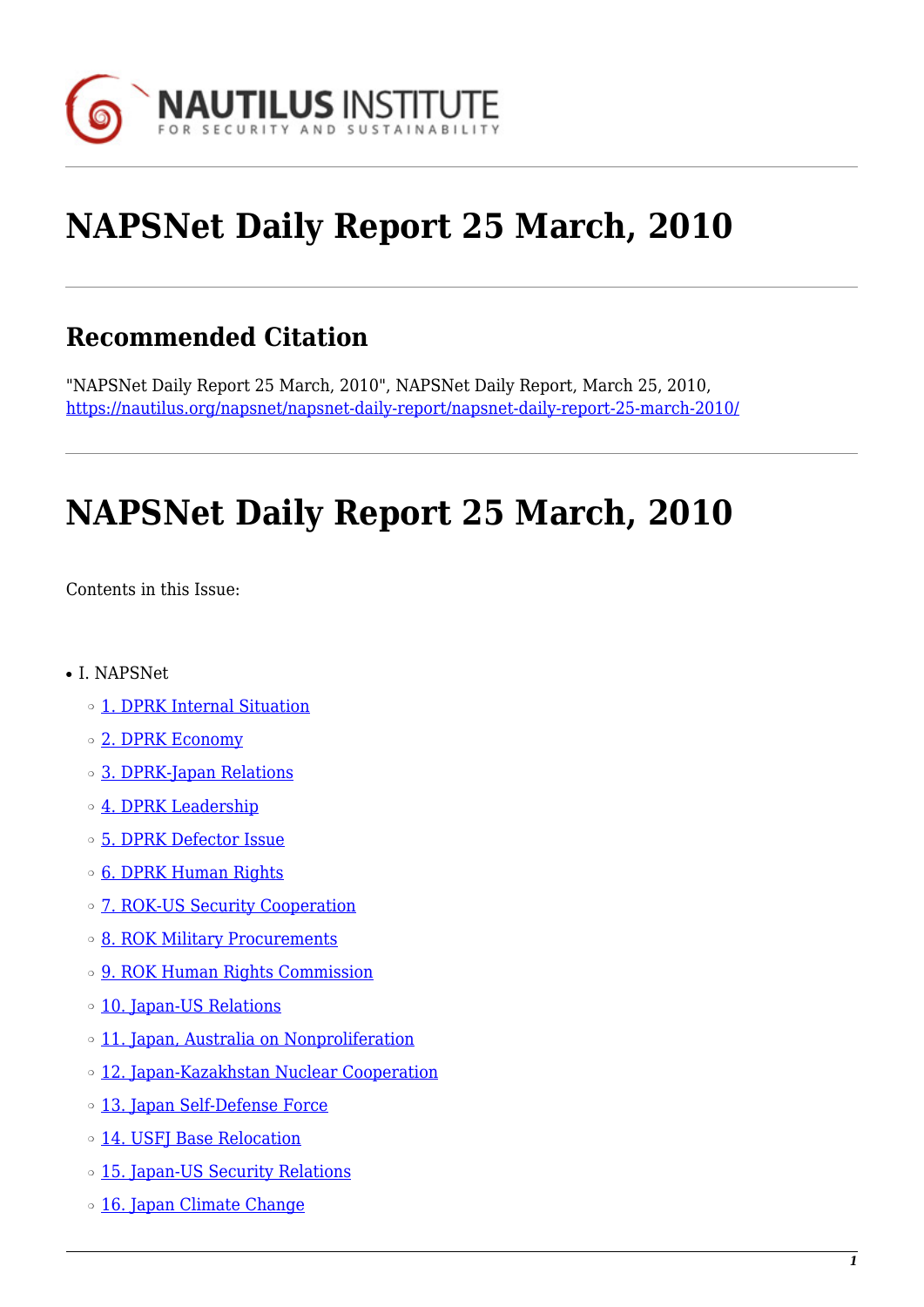o [17. Sino-Afghanistan Relations](#page-6-1)

- o [18. PRC, Russia on Iran Nuclear Issue](#page-6-2)
- o [19. PRC Civil Unrest](#page-6-3)
- ❍ [20. PRC Internet](#page-7-0)
- ❍ [21. Taiwan International Aid](#page-7-1)
- II. PRC Report
	- ❍ [22. PRC Public Health](#page-7-2)
	- ❍ [23. PRC Environment](#page-7-3)

[Preceding NAPSNet Report](https://nautilus.org/mailing-lists/napsnet/dr/2010-2/napsnet-daily-report-24-march-2010/)

MARKTWO

#### **I. NAPSNet**

### <span id="page-1-0"></span>**1. DPRK Internal Situation**

Washington Post Foriegn Service ("RESISTANCE AGAINST N. KOREAN REGIME TAKING ROOT, SURVEY SUGGESTS", 2010/03/24) reported that there is mounting evidence that Kim Jong Il is losing the propaganda war inside the DPRK with more than half the population now listening to foreign news, grass-roots cynicism undercutting state myths and discontent rising even among elites. A survey of refugees has found that "everyday forms of resistance" in the DPRK are taking root as large swaths of the population believe that pervasive corruption, rising inequity and chronic food shortages are the fault of the government in Pyongyang -- and not of the United States, the ROK or other foreign forces. The report will be released this week by the East-West Center, a research group established by Congress.

<span id="page-1-1"></span>[\(return to top\)](#page-0-0) 

#### **2. DPRK Economy**

Institute for Far Eastern Studies ("ECONOMY STABILITZES BEFORE SUPREME PEOPLE'S ASSEMBLY MEETING", 2010/03/24) reported that it has been reported that food prices in the DPRK have leveled out in the latter half of March. An informant from North Hamgyeong Province told Daily NK on March 21 that "nonglutinous rice is 950 Won (per kilogram), corn is 220 Won (per kilogram), and pork is 1,800 Won (per kilogram)." The same source stated that prices in the Onseong town market, Namyang Market, prices were similar. It appears that the prices have dropped because of the increase in overseas food assistance to the DPRK and the fact that emergency rations are now being sold on markets.

#### <span id="page-1-2"></span>[\(return to top\)](#page-0-0)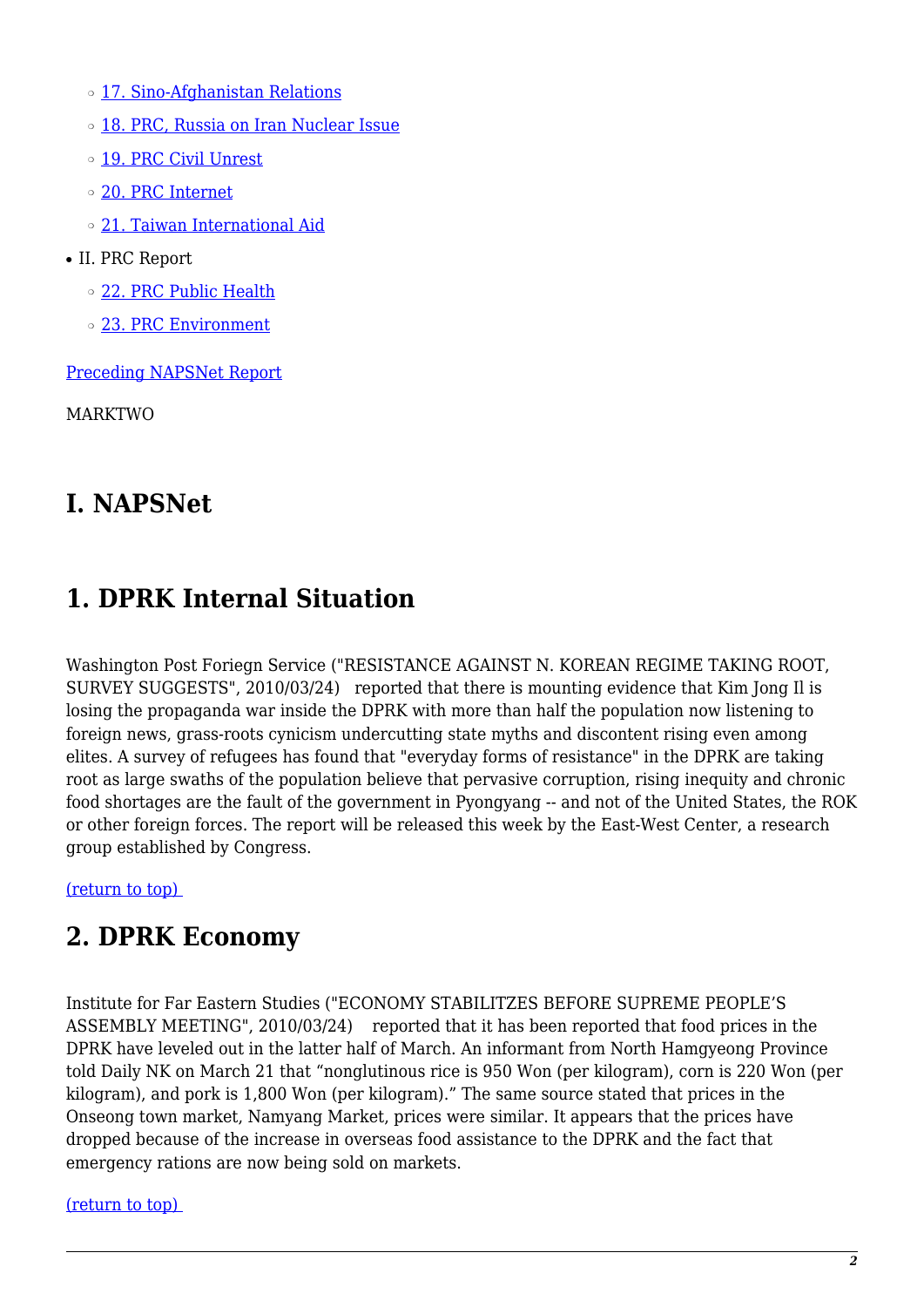# **3. DPRK-Japan Relations**

Xinhua News Agency ("DPRK PAPER ACCUSES JAPAN OF DISRUPTING DENUCLEARIZATION PROCESS ", 2010/03/24) reported that the official Minju Joson daily of the Democratic People's Republic of Korea on Wednesday blasted Japan for linking the abduction of Japanese citizens decades ago with denuclearizing the Korean Peninsula. Japan's intention is to "deter the international community from focusing attention on solving the issue of denuclearization and furthermore create conditions favorable for attaining its sinister political aim," the paper said. For Japan, the only way to improve the relationship between the DPRK and Japan was to make an apology and reparation for its war crimes, the newspaper said.

Kyodo News ("N. KOREA SLAMS 'NAZIS' REMARK BY OSAKA GOV. HASHIMOTO", 2010/03/24) reported that the DPRK slammed Osaka Gov. Toru Hashimoto for calling the DPRK's state system "illegal" and comparing it to the Nazis. "His way of thinking and manner of speaking cannot be regarded as normal," KCNA said, criticizing the governor's remarks as "inciting racial discrimination.""Hashimoto will never be able to escape a stern punishment by history if he persists in his criminal acts of hurting the inviolable dignity of the DPRK and antagonizing Chongryon and the Koreans in Japan in defiance of the domestic and foreign public opinion," it said.

#### <span id="page-2-0"></span>[\(return to top\)](#page-0-0)

### **4. DPRK Leadership**

United Press International ("N.KOREAN LEADER MAY HAVE RENAL PROBLEMS", 2010/03/24) reported that DPRK leader Kim Jong Il, 68, may be suffering from renal problems, a ROK official said Wednesday. The leader of the Communist country also appeared to be suffering from diabetes and high-blood pressure, the Korea Times reported, quoting Nam Sung-wook, director of the Institute for National Security Strategy, an affiliate of the National Intelligence Service.

#### <span id="page-2-1"></span>[\(return to top\)](#page-0-0)

#### **5. DPRK Defector Issue**

Korea Times ("NORTH KOREAN LOGGER IN RUSSIA FACES REPATRIATION", 2010/03/24) reported that a DPRK logger arrested last Thursday in Russia could be repatriated for having illegal documentation, the head of a Seoul-based group advocating DPRK human rights said Wednesday. "A source in Russia told us that Vladivostok police are saying he is being detained for reasons regarding illegal documentation, perhaps an illegal passport," said Rev. Peter Jung, head of the group Justice for the DPRK, during a phone interview with The Korea Times. The 51-year-old logger, surnamed Kim, was arrested while seeking asylum from the U.S. consulate in the eastern city of Vladivostok and taken to Nakhodka, the eastern coast town where it had been speculated that he would be handed over to DPRK authorities, Jung said.

#### <span id="page-2-2"></span>[\(return to top\)](#page-0-0)

### **6. DPRK Human Rights**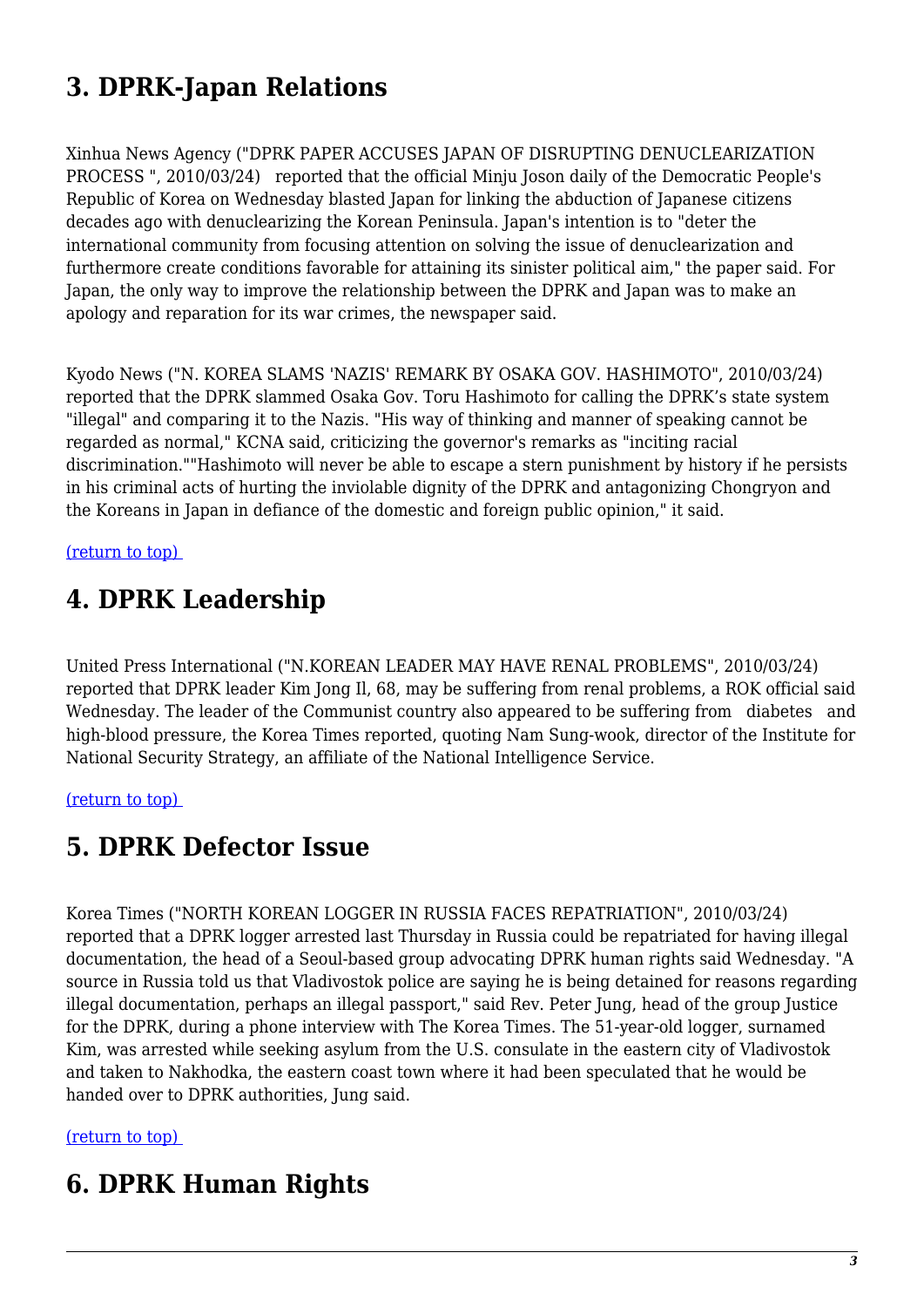Daily NK ("SEXUAL ABUSE OF CHILDREN: A COMMON PROBLEM IN NK", 2010/03/24) reported that defector testimony is consistent regarding the issue of sexual abuse of minors: due to the closed nature of DPRK society, they say, disclosure of such incidents is the exception, not the rule. Kim Soon Hee (42), a former school teacher from the DPRK, agreed, "Sexual abuse of minors is really common, but everyone is very hush-hush about it." Article 295, regarding "sexual relations with minors," stipulates that anyone who has sexual relations with someone under the age of fifteen should be sentenced to a period in a labor reeducation camp not to exceed five years. Seoul National University professor Lee Hyo Won commented on Article 295 in an interview with The Daily NK, saying, "Given that penal codes reflect existing conditions in a society, the fact that sexual abuse against minors is outlined in the law suggests that it occurs fairly frequently."

#### <span id="page-3-0"></span>[\(return to top\)](#page-0-0)

### **7. ROK-US Security Cooperation**

Yonhap News ("U.S. FBI TO HELP S. KOREA WITH SECURITY STRATEGY AHEAD OF G-20", 2010/03/24) reported that the U.S. Federal Bureau of Investigation (FBI) will provide the ROK with information on anti-terrorism and other security measures ahead of Seoul's hosting of the G-20 economic summit in November, the ROK's police chief said Tuesday. FBI Director Robert Mueller made the pledge when he met with Kang Hee-rak, head of the National Police Agency, at his office here earlier in the day, Kang told a group of ROK correspondents.

#### <span id="page-3-1"></span>[\(return to top\)](#page-0-0)

#### **8. ROK Military Procurements**

Korea Times ("S. KOREAN ARMY TO DEPLOY UAVS FOR DIVISION MISSIONS ", 2010/03/24) reported that the ROK Army will deploy 33 unmanned aerial vehicles (UAVs) in its division-level units by 2014 in an effort to boost the country's intelligence-gathering, surveillance and reconnaissance (ISR) capability in line with the planned transition of wartime operational control from the U.S. military to the ROK in 2012. The Defense Acquisition Program Administration (DAPA) will approve the plan next Monday to purchase the UAVs, officials of the agency said Wednesday. The agency will spend 430 billion won (\$378 million) to acquire the UAVs, they said.

#### <span id="page-3-2"></span>[\(return to top\)](#page-0-0)

#### **9. ROK Human Rights Commission**

International Justice Tribune ("SOUTH KOREA'S TRC TO FOLD", 2010/03/24) reported that the ROK's Truth and Reconciliation Commission (TRC), founded in 2005 as an independent agency with a broad mandate to cover a century of abuse, faces dissolution by the country's conservative government. The TRC is likely to last another few months wrapping up investigations and then fade away, a relic of the decade of liberal leadership that began with the inauguration of President Kim Dae-jung in February 1998. "The massive body of research and reports it leaves behind is significant," says journalist Choe Sang-hun, who has written extensively on the commission's findings. "The nation has never done this kind of work on this scale."

#### <span id="page-3-3"></span>[\(return to top\)](#page-0-0)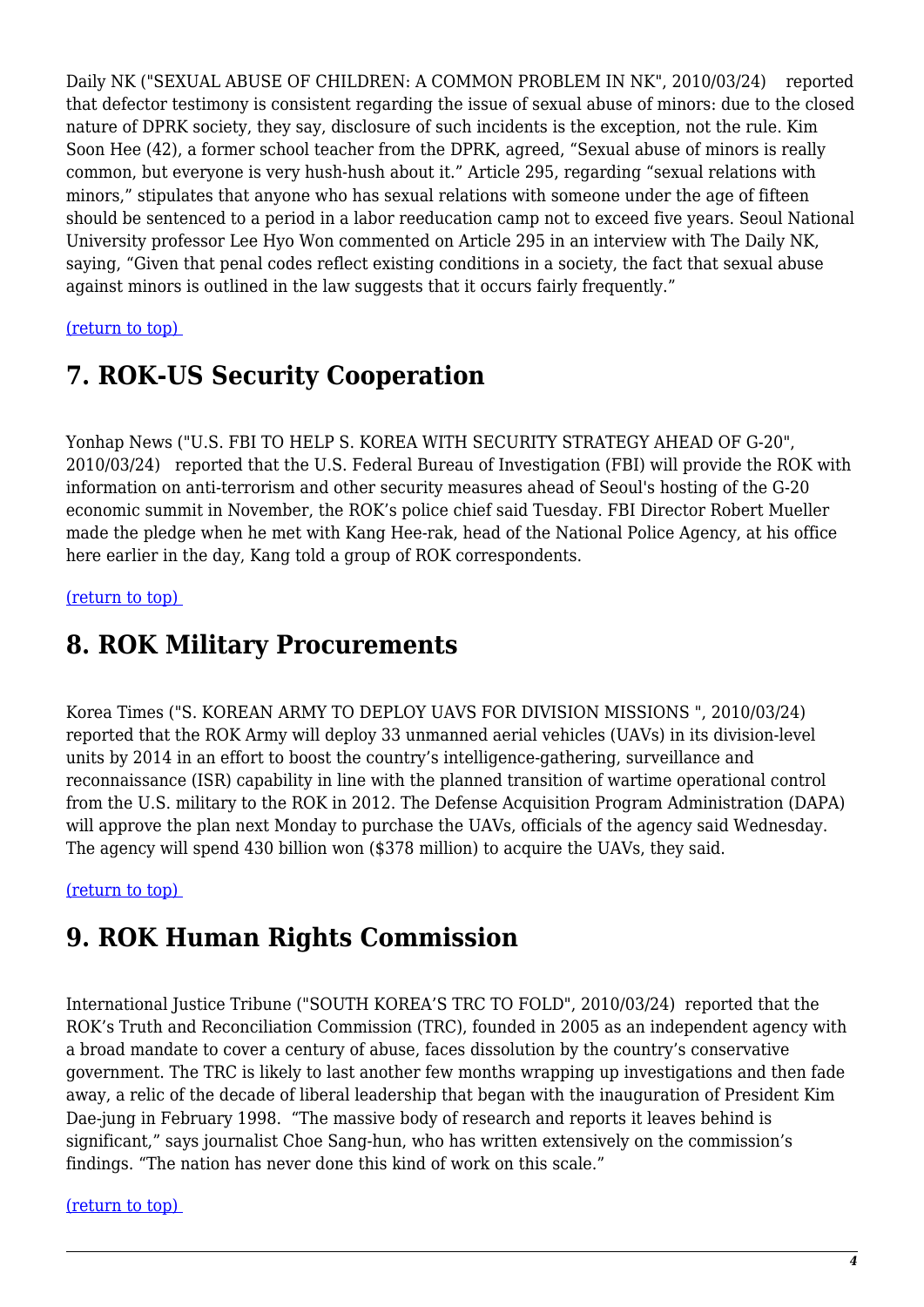# **10. Japan-US Relations**

Daily News Transcript ("CONSUL GENERAL: JAPAN AND THE US 'SHARE FUNDAMENTAL VALUES'", 2010/03/24) reported that Japan and the United States do not have the same history or culture, but they do share fundamental beliefs in democracy, the free market and human rights, Consul General Masaru Tsuji said in a speech. In a poll, Americans said they felt their country shares the most bedrock values with Great Britain, with Japan second, said Tsuji, who heads the Consulate-General of Japan in Boston. "Japan and the United States are the world's two largest economies, we share fundamental values, and also we have a very important security alliance," he said, and cooperation between the two countries is key for stability and prosperity in the Asia-Pacific region.

#### <span id="page-4-0"></span>[\(return to top\)](#page-0-0)

### **11. Japan, Australia on Nonproliferation**

The Age (Daniel Flitton, "AUSTRALIA, JAPAN SUBMIT DISARMAMENT PROPOSALS FOR NPT REVIEW CONFERENCE", 2010/03/24) reported that Australia and Japan have put together a proposal of 16 nuclear disarmament and nonproliferation measures for consideration at the Nuclear Nonproliferation Treaty review conference in May, the Australian Foreign Ministry announced. The two nations will now concentrate on gaining backing for their proposal ahead of and during the monthlong meeting in New York, according to a release from Australian Foreign Minister Stephen Smith. "The joint package reaffirms Japan and Australia's shared commitment to the goal of a world without nuclear weapons and a successful outcome at the NPT review conference," the release states.

<span id="page-4-1"></span>[\(return to top\)](#page-0-0) 

### **12. Japan-Kazakhstan Nuclear Cooperation**

Ria Novosti ("KAZAKHSTAN PLANS TO CAPTURE 40% OF JAPAN'S URANIUM MARKET ", 2010/03/24) reported that Kazakhstan is planning to boost its uranium exports to Japan and increase its share on the Japanese uranium market from the current 4% to 40%, the Kazakh foreign minister said on Wednesday. Kanat Saudabayev said in an interview with Japan's Nikkei news agency that the basic principles and areas of bilateral cooperation in civilian nuclear power engineering were defined in an intergovernmental agreement signed between the two countries in Tokyo on March 2, 2010. "It [the agreement] allows for the expansion of the sphere of interaction. In particular, Kazakhstan is interested in obtaining nuclear power technologies from Japan," he said.

#### <span id="page-4-2"></span>[\(return to top\)](#page-0-0)

### **13. Japan Self-Defense Force**

United Press International ("JAPAN TO REPLENISH MILITARY JETS", 2010/03/24) reported that budgetary complaints, political bickering and financial scandals kept Japan's competition for a new combat aircraft delayed for nearly three years. But now, after seemingly endless delays, the government in Japan is poised to forge ahead with its competition for the F-X multirole fighter, Defense News reports. The competition calls for the purchase of an estimated 40 to 50 aircraft in a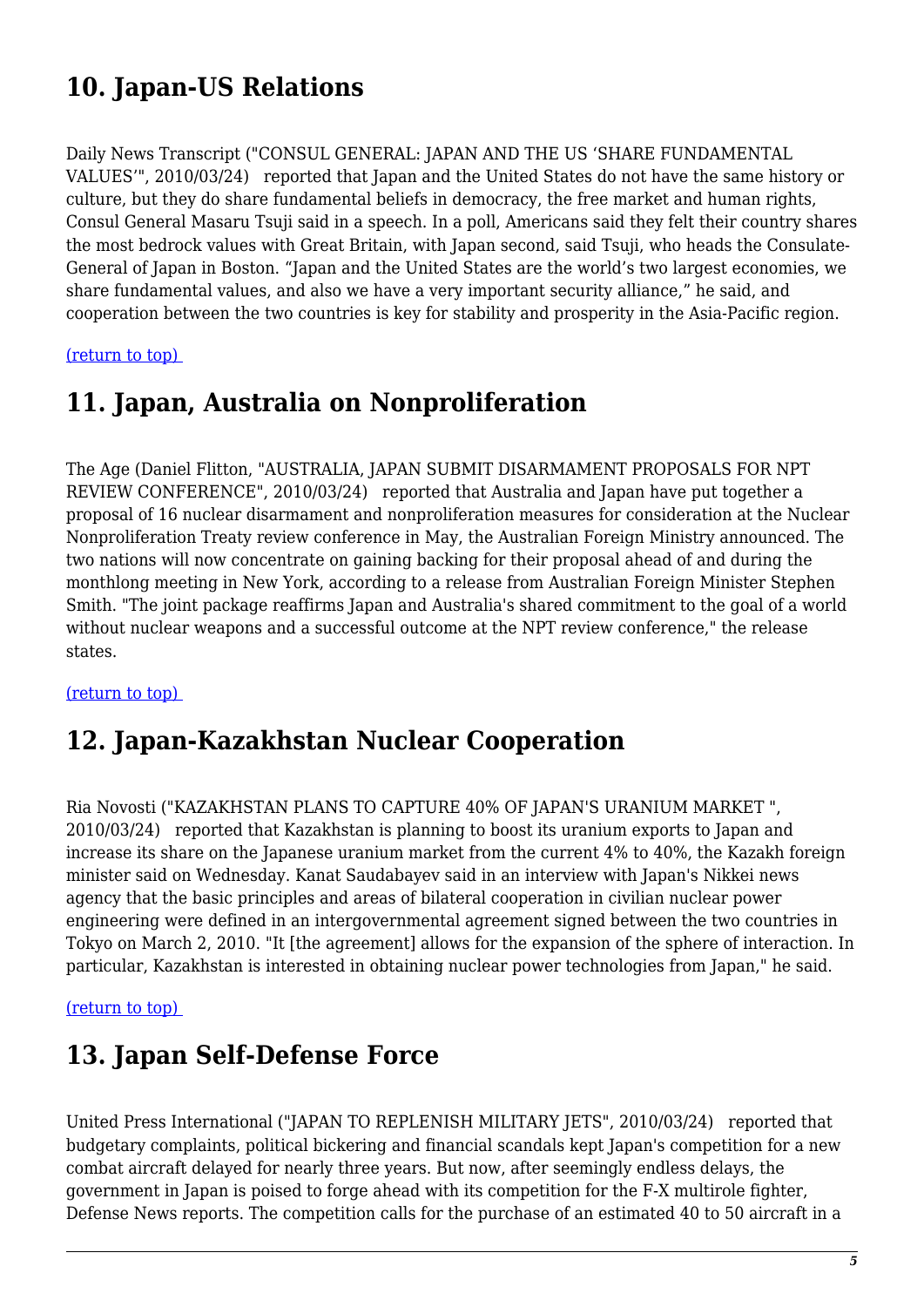bid to replenish Japan's ageing fleet of F-4EJ Kai Phantoms. A request for proposals could be announced by as early as next month, Defense News reported, with delivery of the aircraft anticipated by 2015 if a decision is taken by the end of the year.

<span id="page-5-0"></span>[\(return to top\)](#page-0-0) 

# **14. USFJ Base Relocation**

Financial Times ("OKINAWA DPJ MEMBERS CONDEMN BASE PLAN", 2010/03/24) reported that Okinawan members of Japan's ruling Democratic party on Wednesday demanded the government abandon efforts to find a new site for a controversial US Marine base on the southern island, raising the political temperature of a dispute that has shaken public confidence in the government. In petitions delivered on Wednesday to government cabinet members and Ichiro Ozawa, DPJ secretary general, a delegation of ruling party members from Okinawa insisted local public opinion was clearly against construction of yet another military base on the already overcrowded island. "We strongly call on the Japanese and US governments … to quickly close Futenma, return the land and abandon any relocation of the base within the prefecture," the DPJ members said.

Kyodo News ("HATOYAMA SAYS MOVING FUTEMMA BASE OUTSIDE OF OKINAWA STILL OPTION ", 2010/03/24) reported that Prime Minister Yukio Hatoyama said Wednesday that he has not given up on the option of moving the U.S. Marines' Futemma Air Station in Okinawa outside of the southernmost prefecture. ''We are not in a situation in which we have given up on (moving the base) outside of the prefecture,'' Hatoyama said at a session of the House of Councillors Budget Committee. ''That's included in our options.''

#### <span id="page-5-1"></span>[\(return to top\)](#page-0-0)

## **15. Japan-US Security Relations**

Kyodo News ("U.S. NUKE POLICY CHANGE WOULD NOT LEAD TO NUCLEAR JAPAN: SCIENTISTS' REPORT", 2010/03/24) reported that Japan would not consider going nuclear even if the United States adopts a "no first use" policy for nuclear weapons, a scientists' advocacy group concluded in a report released Tuesday. The Union of Concerned Scientists released the report, titled "Japan and America's nuclear posture," in response to fears by some U.S. conservative officials and experts that such a change by Washington in nuclear policy would prompt Japan to consider developing its own nuclear weapons. "The conventional wisdom in Washington is wrong," said the report's author, Gregory Kulacki, . "We found strong support in Japan for a U.S. sole purpose declaration. Such a declaration would not undermine Japanese confidence in the U.S. nuclear umbrella," he said.

Kyodo News ("U.S. MILITARY IN OKINAWA DISCUSSES MEASURES TO PREVENT MISCONDUCT", 2010/03/24) reported that senior commanders of the U.S. military in Okinawa Prefecture discussed on Tuesday measures to prevent misconduct by military personnel following a number of recent incidents including an alleged hit-and-run accident involving a service member. Okinawa Area Coordinator Lt. Gen. Terry Robling has directed the U.S. Army, Navy, Air Force and Marine Corps to hold an educational review and a comprehensive internal examination of policies and procedures that govern conduct and discipline on and off duty, according to the U.S. military in Okinawa. The Okinawa prefectural assembly, meanwhile, plans to adopt on Thursday a resolution demanding that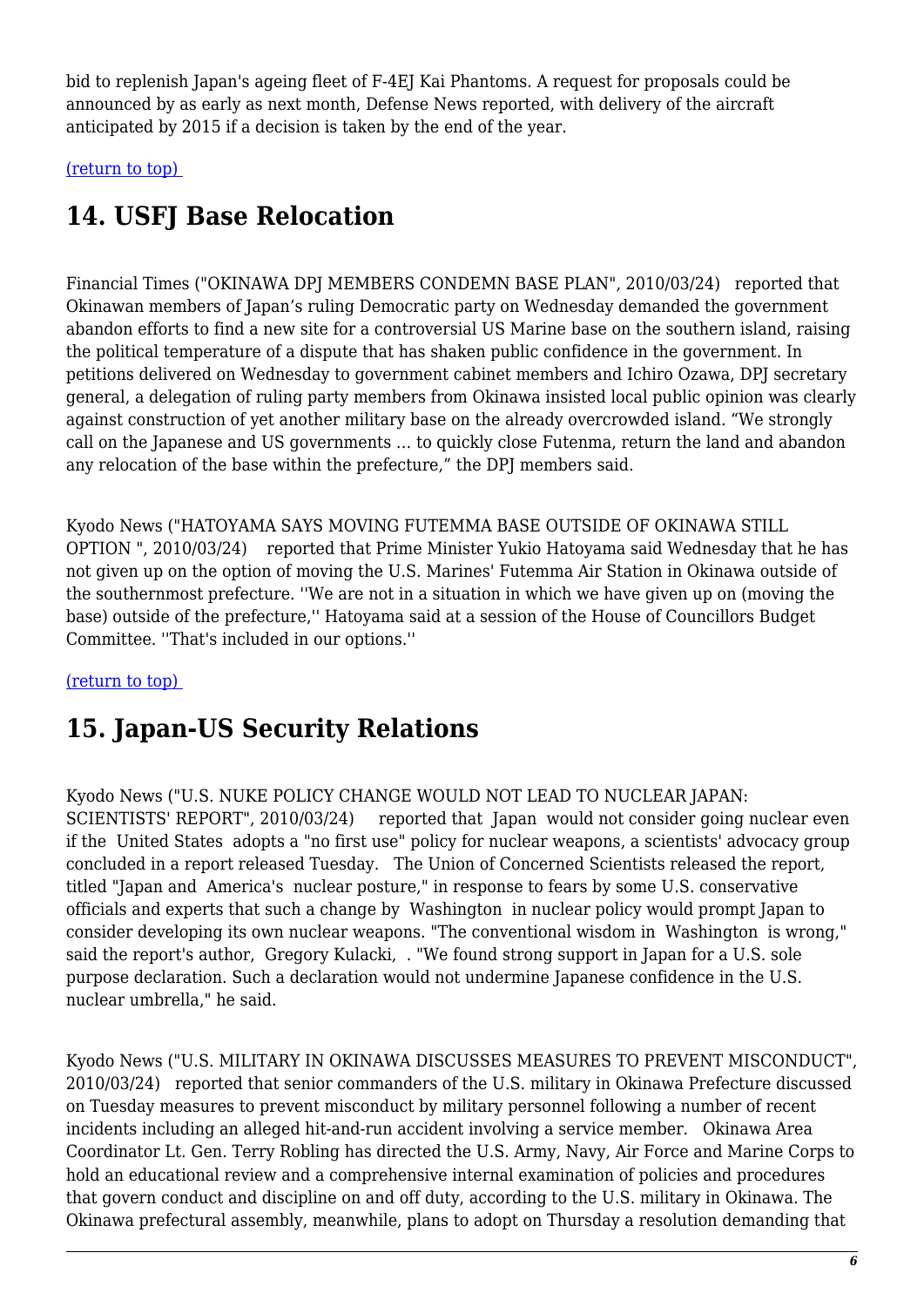the U.S. military in Okinawa strengthen discipline and hand over a 25-year-old female petty officer third class suspected of being involved in the hit-and-run accident.

<span id="page-6-0"></span>[\(return to top\)](#page-0-0) 

## **16. Japan Climate Change**

Bloomberg ("JAPAN PROPOSES WIND, GEOTHERMAL POWER FEED-IN TARIFF", 2010/03/24) reported that a Japanese trade ministry panel today proposed expanding the feed-in tariff to require utilities to buy electricity at a premium from hydropower stations, wind turbine and geothermal operators. Utilities may have to buy renewable power at between 15 yen (17 cents) and 20 yen a kilowatt hour, according to a report released in Tokyo. The incentive program would run for between 10 and 20 years, it said

<span id="page-6-1"></span>[\(return to top\)](#page-0-0) 

### **17. Sino-Afghanistan Relations**

Agence France Presse ("AFGHANISTAN, CHINA VOW CLOSER TIES", 2010/03/24) reported that the presidents of Afghanistan and the PRC Wednesday pledged to work more closely together, during a visit by Afghan leader Hamid Karzai , who is seeking investment for his war-torn nation. "I am confident that... your visit will definitely help promote practical cooperation between China and Afghanistan, and take our comprehensive and cooperative partnership to a new level," the PRC's Hu Jintao told Karzai. The meeting at the Great Hall of the People in Beijing came ahead of a ceremony at which the two countries were due to sign three economic agreements.

#### <span id="page-6-2"></span>[\(return to top\)](#page-0-0)

### **18. PRC, Russia on Iran Nuclear Issue**

New York Times ("RUSSIA AND CHINA PRESSED IRAN TO ACCEPT U.N. NUCLEAR DEAL", 2010/03/24) reported that Russia disclosed on Wednesday that Russian and PRC envoys pressed Iran's government to accept a United Nations plan on uranium enrichment during meetings in Tehran early this month but that Iran refused, leaving "less and less room for diplomatic maneuvering." "The clouds are piling up," said a top Russian Foreign Ministry official, briefing reporters on the condition of anonymity. He said Russia would consider supporting sanctions tailored to prevent the spread of nuclear weapons, though it "is certainly against any paralyzing sanctions that are aimed not at nonproliferation but at punishing Iran or, God forbid, regime change."

<span id="page-6-3"></span>[\(return to top\)](#page-0-0) 

### **19. PRC Civil Unrest**

New York Times ("CHINA: 2 PROTESTS BY STUDENTS IN TIBETAN AREAS", 2010/03/24) reported that groups of students in two Tibetan areas of Gansu Province, in western PRC have held separate protests after Chinese security forces imposed lockdowns at boarding schools according to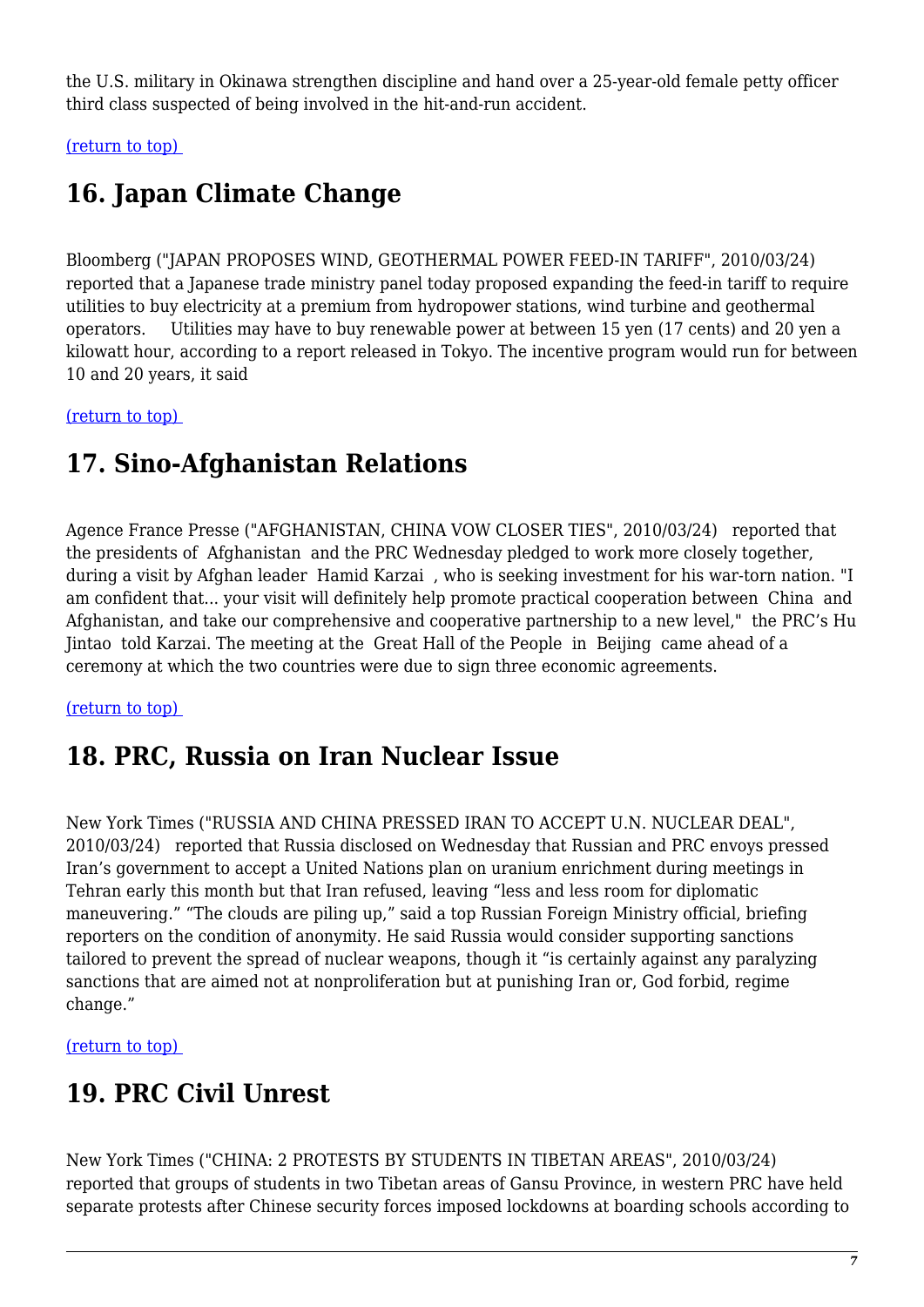a report by the International Campaign for Tibet, an advocacy group. The report, based on information obtained by Tibetans in exile with ties to people in Gansu, confirmed an earlier report of the protests by Radio Free Asia.

<span id="page-7-0"></span>[\(return to top\)](#page-0-0) 

### **20. PRC Internet**

Washington Post ("GODADDY.COM PLANS TO STOP REGISTERING DOMAIN NAMES IN CHINA", 2010/03/24) reported that GoDaddy.com Inc., the world's largest domain name registration company, plans to tell lawmakers Wednesday that it will cease registering Web sites in the PRC in response to intrusive new government rules that require applicants to provide extensive personal data, including photographs of themselves. The rules, the company believes, are an effort by the PRC to increase monitoring and surveillance of Web site content and could put individuals who register their sites with the firm at risk. The company also believes the rules will have a "chilling effect" on new domain name registrations.

<span id="page-7-1"></span>[\(return to top\)](#page-0-0) 

### **21. Taiwan International Aid**

Reuters ("TAIWAN: HELP FOR A TINY NATION FACING RISING WATERS", 2010/03/24) reported that Taiwan pledged Tuesday to rescue Kiribati, a tiny South Pacific ally, from rising sea levels in a move intended to raise Taiwan's international profile. After President Ma Ying-jeou of Taiwan offered to help rescue Kiribati, the Foreign Ministry said it would look into offering the small nation, a chain of atolls, expertise accumulated from post-typhoon relief work. President Anote Tong of Kiribati told Mr. Ma, who was visiting in the South Pacific, that the people of Kiribati might one day have to evacuate to Taiwan if sea levels continued to rise, the news media reported.

[\(return to top\)](#page-0-0) 

### **II. PRC Report**

### <span id="page-7-2"></span>**22. PRC Public Health**

Xinhua News Agency ("HEAVY METAL POLLUTION CONTROL PLAN TO BE COMPLETED", 2010/03/24) reported that as of March 22 <sup>nd</sup>, 45 children in Chenzhou city of Hunan province have been found to have excessive levels of lead in their blood, because of some factories' illegal discharges of heavy mental pollution into drinking water sources. The Ministry of Environmental Protection has pledged to complete a heavy mental pollution control plan by June of this year, to avoid such tragedy happening again.

#### <span id="page-7-3"></span>[\(return to top\)](#page-0-0)